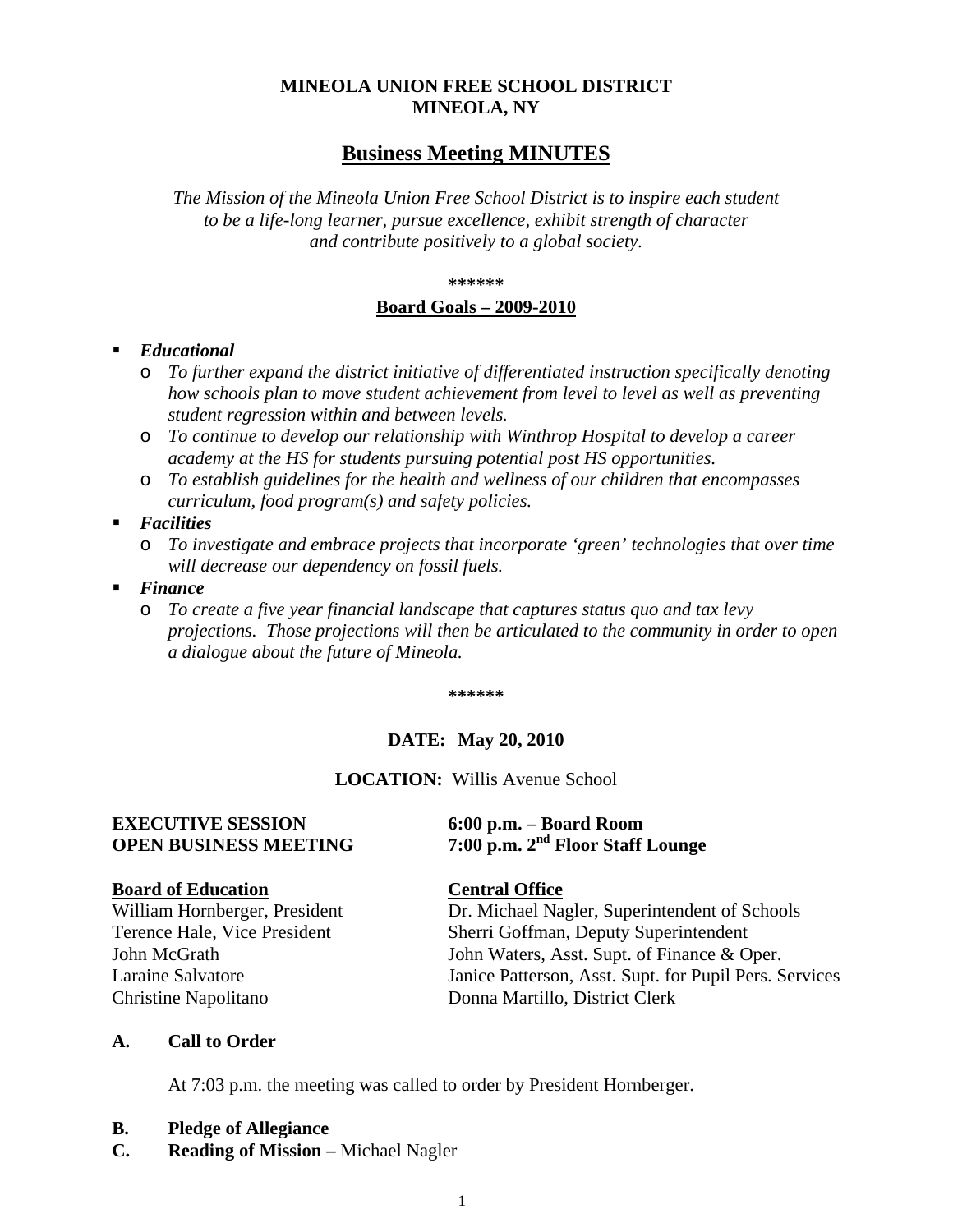#### **D. Moment of Silent Meditation**

#### **E. Dais & Visitor Introductions**

Also present: Jacob S. Feldman, Esq., District's Legal Counsel; and newly elected Board Member, Irene Parrino replacing Ms. Salvatore.

#### **F. High School Student Organization Report**

The High School Student Organization representatives reported on the following: AP weeks are over; review sessions for Regents; High School picnic; Senior Boat Trip, Prom, Spring sports season is ending; and presented next year's slate of High School Officers.

### **G. Old Business**

Mr. Hornberger inquired about the Internal Auditors furnishing the district with payroll procedures. The Superintendent of Schools asked Mr. Waters to respond. Mr. Waters stated that he was expecting to meet with them sometime next week and receive the follow-up procedures to resolve issues.

#### **H. New Business**

#### **1. Tax Anticipation Note (TANS)**

**RESOLUTION #74 - BE IT RESOLVED** that the Mineola Board of Education of the Mineola Union Free School District, in the County of Nassau, New York as follows:

TAX ANTICIPATION NOTE RESOLUTION OF MINEOLA UNION FREE SCHOOL DISTRICT, NEW YORK, ADOPTED MAY 20, 2010, AUTHORIZING THE ISSUANCE OF NOT TO EXCEED \$17,000,000 TAX ANTICIPATION NOTES IN ANTICIPATION OF THE RECEIPT OF TAXES TO BE LEVIED FOR THE FISCAL YEAR ENDING JUNE 30, 2011 RESOLVED BY THE BOARD OF EDUCATION OF MINEOLA UNION FREE SCHOOL DISTRICT, IN THE COUNTY OF NASSAU, NEW YORK, AS FOLLOWS:

Section 1. Tax Anticipation Notes (herein called "Notes") of Mineola Union Free School District, in the County of Nassau, New York (herein called "District"), in the principal amount of not to exceed \$17,000,000, and any notes in renewal thereof, are hereby authorized to be issued pursuant to the provisions of Sections 24.00 and 39.00 of the Local Finance Law, constituting Chapter 33-a of the Consolidated Laws of the State of New York (herein called "Law").

Section 2. The following additional matters are hereby determined and declared:

(a) The Notes shall be issued in anticipation of the collection of real estate taxes to be levied for school purposes for the fiscal year commencing July 1, 2010 and ending June 30, 2011, and the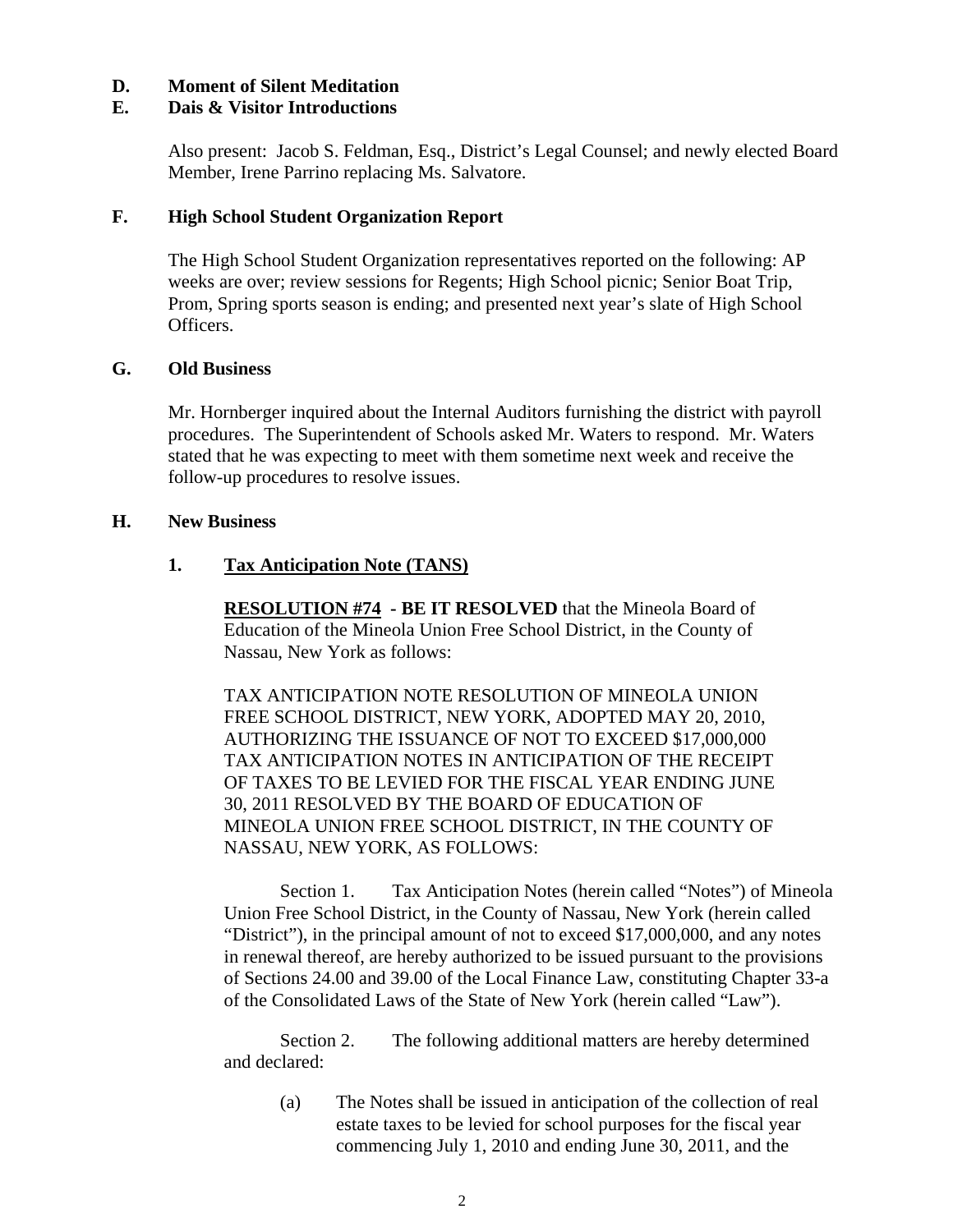proceeds of the Notes shall be used only for the purposes for which said taxes are levied.

- (b) The Notes shall mature within the period of one year from the date of their issuance.
- (c) The Notes are not issued in renewal of other notes.
- (d) The total amount of such taxes remains uncollected at the date of adoption of this resolution.

Section 3. The Notes hereby authorized shall contain the recital of validity prescribed by Section 52.00 of the Law and shall be general obligations of the District, and the faith and credit of the District are hereby pledged to the punctual payment of the principal of and interest on the Notes and unless the Notes are otherwise paid or payment provided for, an amount sufficient for such payment shall be inserted in the budget of the District and a tax sufficient to provide for the payment thereof shall be levied and collected.

Section 4. Subject to the provisions of this resolution and the Law, and pursuant to Sections 50.00, 56.00, 60.00 and 61.00 of the Law, the power to sell and issue the Notes authorized pursuant hereto, or any renewals thereof, and to determine the terms, form and contents, including the manner of execution, of such Notes, and to execute arbitrage certifications relative thereto, is hereby delegated to the President of the Board of Education, the chief fiscal officer of the District.

Section 5. The Notes shall be executed in the name of the District by the manual signature of the President of the Board of Education, the Vice President of the Board of Education, the District Treasurer, the District Clerk, or such other officer of the District as shall be designated by the chief fiscal officer of the District, and shall have the corporate seal of the District impressed or imprinted thereon which corporate seal may be attested by the manual signature of the District Clerk.

Section 6. This resolution shall take effect immediately.

**Motion:** John McGrath **Second:** Terence Hale

**Discussion:** None

**Yes:** Christine Napolitano **No:** None John McGrath Laraine Salvatore Terence Hale William Hornberger

**Passed:** Yes

#### **2. MSG Varsity Network Outreach Agreement**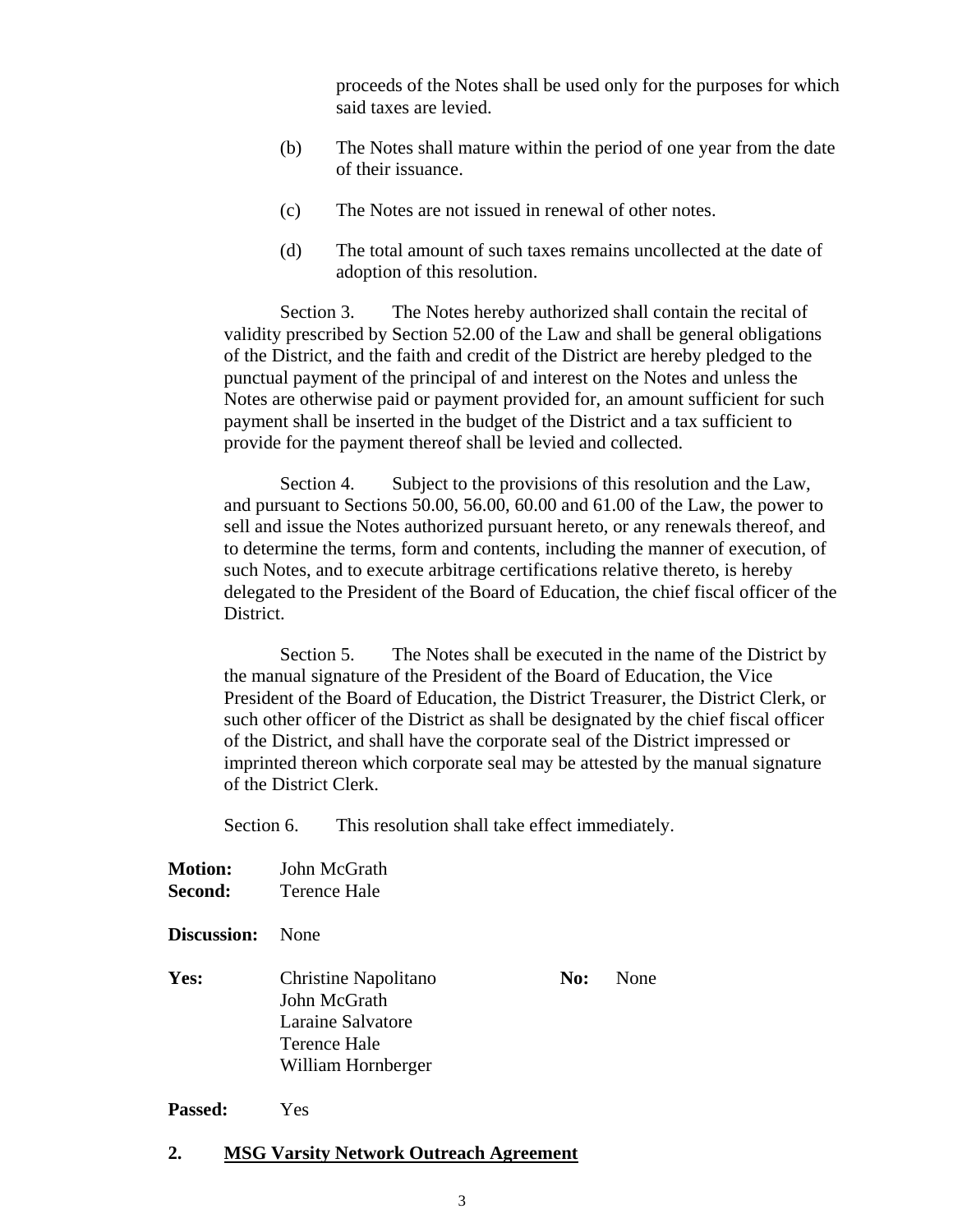**RESOLUTION #75 – BE IT RESOLVED** that the Board of Education believes it to be in the best interest of the District and the school community to participate in the MSG Varsity Network Outreach program and to enter into an agreement with MSG Varsity for the production and broadcasting of high school activities and achievements on the MSG Varsity Network, it hereby approves and authorizes the annexed School Registration and Participation Agreement Form between the District and MSG Varsity Network LLC, dated as of May 20, 2010, in connection therewith; and be it further RESOLVED that the Board hereby authorizes William Hornberger to execute said Agreement on behalf of the District.

| <b>Motion:</b> | Laraine Salvatore           |
|----------------|-----------------------------|
| <b>Second:</b> | <b>Christine Napolitano</b> |

- **Discussion:** Mr. McGrath inquired if the contract has been reviewed by District's Counsel. The Superintendent of Schools responded, yes. The Superintendent of Schools stated that it will be overseen by Mr. Amitrano and Mr. Maurer. He also stated that as a result of the agreement two \$1,000 scholarships will be awarded. Mr. Hale inquired about taking students pictures without consent. The Superintendent of Schools responded that there is an option for parents to opt out. Ms. Napolitano inquired who would be liable if the equipment were damaged. The Superintendent of Schools responded that MSG will replace it. Funds will be given to the district to purchase equipment. Mr. Hornberger inquired if the district would still be eligible to receive the extra funds for approving the contract. The Superintendent of Schools responded he thinks they will honor it.
- Yes: Christine Napolitano **No:** None John McGrath Laraine Salvatore Terence Hale William Hornberger

**Passed:** Yes

# **3. Appointment of Legal Counsel**

**RESOUTION #76 - BE IT RESOLVED** that the Board of Education of the Mineola Union Free School District hereby appoints the law firm of Shaw, Perelson, May & Lambert, LLP, to serve as special counsel in defending the Board and the District's interests in the matter of Salvatore v. Mineola, index number 10-008368, and that the firm take such steps as are necessary to represent the district.

**BE IT FURTHER RESOLVED** that Shaw, Perelson is retained for this matter at the hourly rate of \$190.00.

| <b>Motion:</b> | <b>Terence Hale</b> |
|----------------|---------------------|
| Second:        | John McGrath        |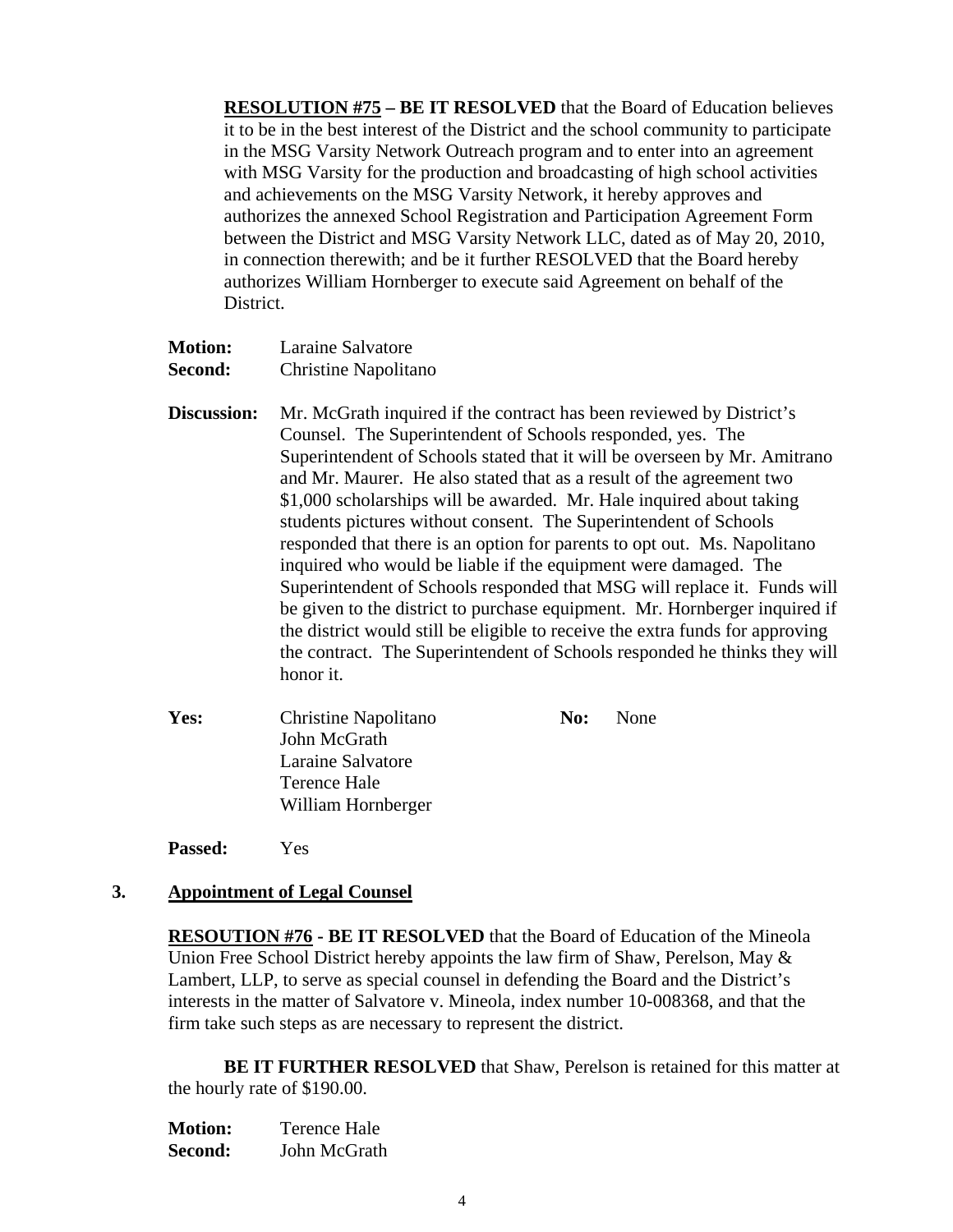**Discussion:** The Superintendent of Schools stated that the district has already appointed this firm, the resolution is being revised.

> Ms. Salvatore interjected that her name was misspelled on the April 22<sup>nd</sup> Agenda regarding Resolution #71. It was noted and will be corrected.

| <b>Yes:</b> | Christine Napolitano | <b>None</b><br>No:                |
|-------------|----------------------|-----------------------------------|
|             | John McGrath         |                                   |
|             | Terence Hale         | <b>Abstain:</b> Laraine Salvatore |
|             | William Hornberger   |                                   |
|             |                      |                                   |

**Passed:** Yes

### **I. Consensus Agenda**

### **1. Accepting of Minutes**

a. That the Board of Education accepts the minutes of April 8, 2010 (Workshop); April 20, 2010 (BOCES/Business); April 22, 2010 (Special) Meetings, as presented.

# **2. Instruction**

- a. Resignation(s)/Leave of Absence(s)
	- 1. That the Board of Education accepts the resignation of Anastasia Panouis, Permanent Substitute Teacher, effective April 22, 2010.
	- 2. That the Board of Education grants a request to Elizabeth Turner, for an extension to her unpaid leave of absence, starting September 1, 2010 to January 31, 2011.

# b. Appointments

1. That the Board of Education approves the appointment of Meredith Coman, to the position of Permanent Substitute Teacher, effective May 1, 2010 to May 28, 2010; salary, \$100.00 per diem.

#### **2.1. Instruction: Committee on Special Education Actions**

- a. Instruction: Committee on Special Education Actions
	- 1. That the Board of Education approves the CSE/CPSE/SCSE recommendations for programs and services for students with IEPs for the time period from March 11, 2010 to April 16, 2010 as set forth in Confidential Attachment "A".

# **2.2. Instruction: Contracted Instructional Services**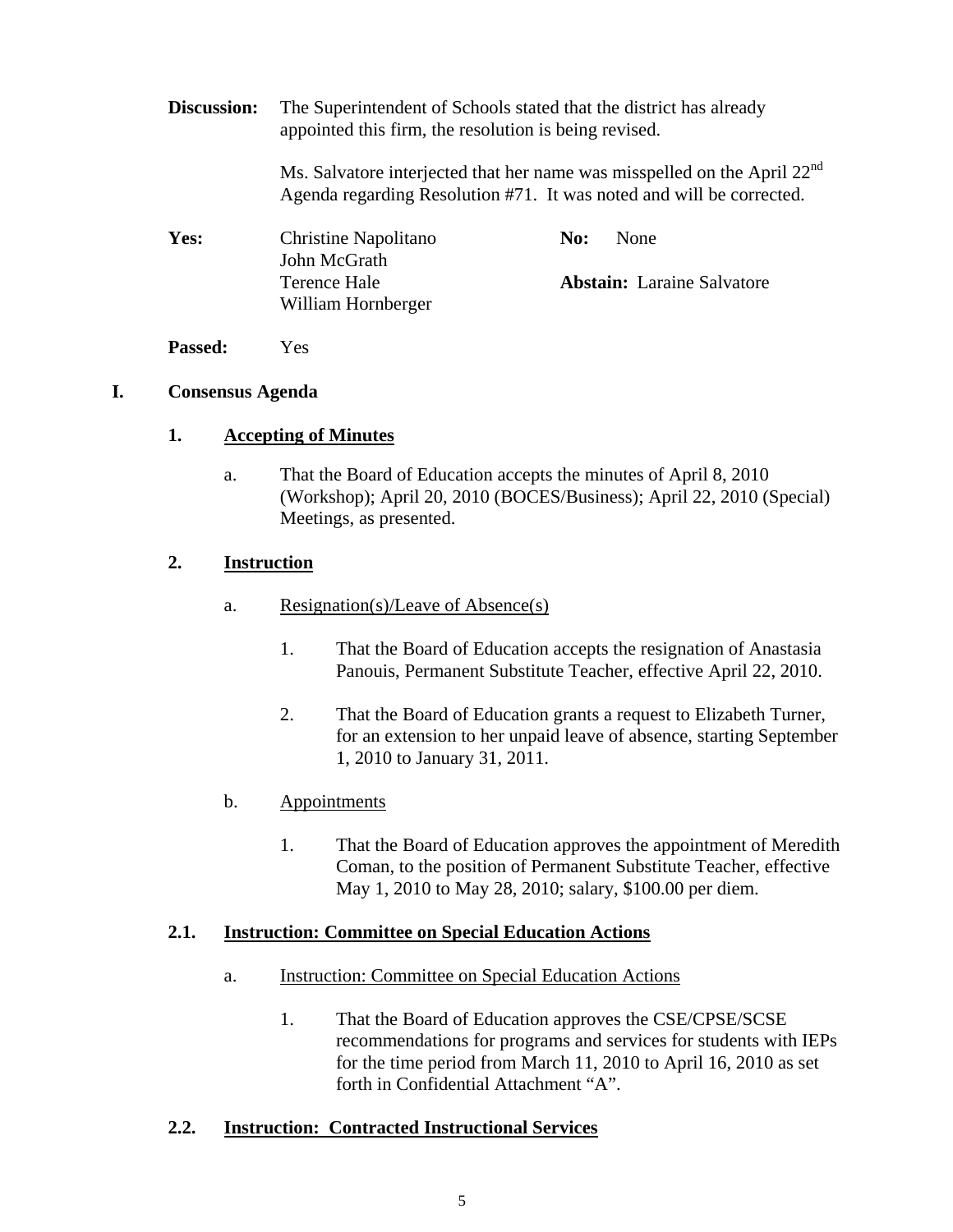# **2.3. Instruction: Student Actions**

- a. Field Trip(s)
	- 1. That the Board of Education approves the following overnight field trips to:
		- Marching Band Championships, Syracuse, NY, Saturday, October 30-31, 2010. No school missed;
		- Meadow Drive  $5<sup>th</sup>$  graders to Taconic Outdoor Education Center, Cold Spring, NY October 27-29, 2010.

# **2.4. Instruction: Other**

# **3. Civil Service**

a. Resignation(s)/Leave of Absence(s)

None

b. Appointments

None

# **4. Business/Finance**

- a. Treasurer's Report
	- 1. That the Board of Education accepts the Treasurer's Report for the period ending March 31, 2010 and directed that it be placed on file.
- b. Approval of Invoices and Payroll
	- 1. That the Board of Education approves the Invoices and Payroll for the period ending April 30, 2010.

| Warrant #19           | \$1,396,963.08              |
|-----------------------|-----------------------------|
| Warrant #20           | \$ 313,779.75               |
| <b>TOTAL EXPENSES</b> | \$1,710,742.83              |
|                       |                             |
| PAYROLL #19 & #20     |                             |
| General               | \$4,074,749.14              |
| Fund F                | 76,148.29<br>$\mathbb{S}^-$ |
| <b>TOTAL PAYROLL</b>  | \$4,150,897.43              |

- c. Budget Transfer
	- 1. That the Board of Education approves the following budget transfer: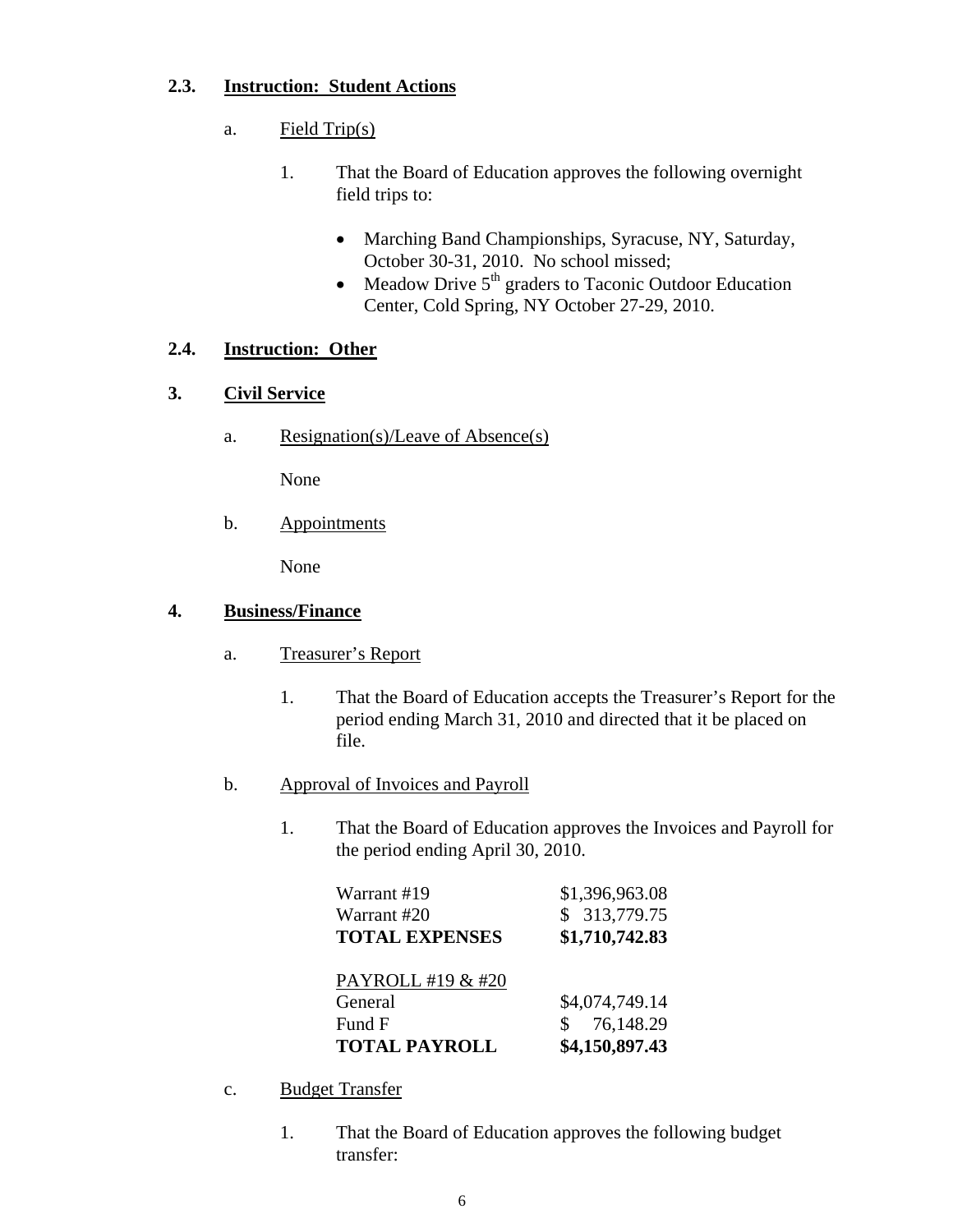**FROM**<br>1621.419.07.7801 1621.419.07.7802 520.000 1621.419.07.7801 1621.419.07.7802 \$20,000

#### **4.1. Business/Finance: Contract Approvals**

#### **4.2. Business/Finance: Bids**

- a. That the Board of Education approves the award of the Irrigation Installation and Service Cooperative Bid, opened on April 20, 2010 at 2:00 p.m. to the lowest responsible bidder meeting specifications, **Sipala Landscape Services**, \$55,700.00.
- b. That the Board of Education awards, based on the results of the RFP for the 2010-11 District-Wide Building Condition Survey, opened March 26, 2010, to **H2M** to perform the work as specified in the Request For Proposal, at a cost of \$19,755.00.

#### **5. Other**

**RESOLUTION #77 – BE IT RESOLVED THAT** the Board of Education approves Consensus Agenda items I.1.a. through I.4.2.b. as presented.

- **Motion:** John McGrath **Second:** Laraine Salvatore
- **Discussion:** Ms. Salvatore inquired about Item I.4.a. (Irrigation Bid). The Superintendent of Schools responded that it is a cooperative bid and that Mineola is responsible this year to put it out for participating districts. Mineola is under no obligation to use it.

Ms. Salvatore inquired about Item I.2.a.2. (Leave of Absence). The Superintendent of Schools responded that an exact date is not required beginning their leave, but they have to confirm with the district when they plan to return.

Mr. Hornberger inquired about Item I.2.3.a.1. (Field Trips). The Superintendent of Schools responded that the Marching Band will probably leave afterschool on Friday. Mr. Hornberger also inquired about the competitions held on Saturday and Sunday. The Superintendent of Schools responded that one day is for Competition and the other day is for Regionals. Mr. Hornberger inquired if the changes were presented to the music parents. The Superintendent of Schools responded that most likely yes, because the parents are very involved.

Mr. Hornberger inquired about the Taconic Outdoor field trip and requested that Administration compare last year to this year's request to ascertain if they went at the same time.

**Yes:** Christine Napolitano **No:** None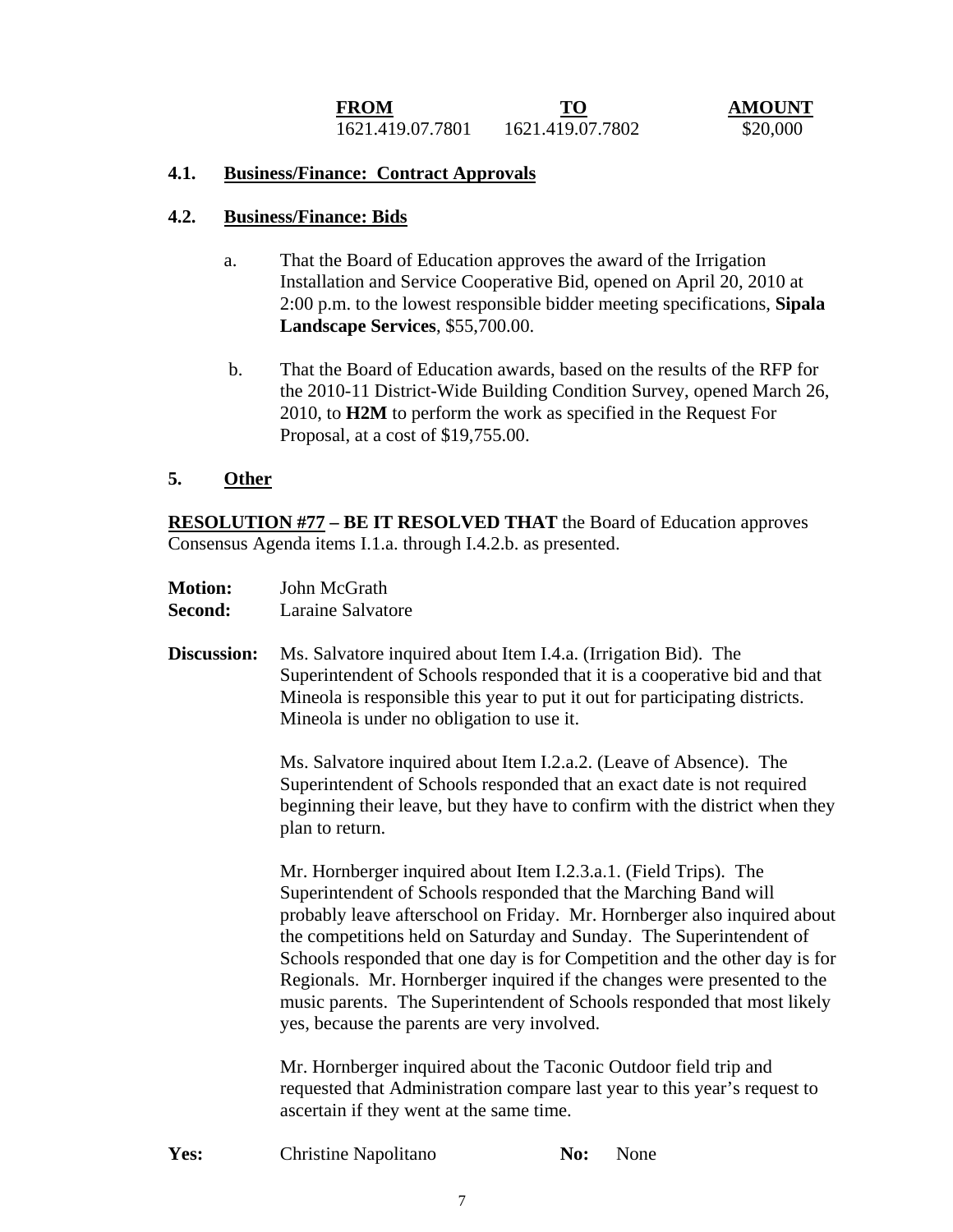John McGrath Laraine Salvatore Terence Hale William Hornberger

**Passed:** Yes

#### **J. Public Comments**

Mr. Hornberger requested that the public use the podium, state their name and address, and limit their questions to one so everyone has an opportunity. The public comments were as follows:

 $\div$  A resident inquired as to the results of the exit poll taken at the May 18<sup>th</sup> Annual Election and Budget Vote. The Superintendent of Schools stated that an analysis will be presented during the Superintendent's Report. The resident inquired if the public will have an opportunity to address it later and was the Board reconsidering only closing one school. Mr. Hornberger responded that the Board has not had any internal discussions yet.

### **K. Board of Education Reports**

• Comments from Board President

Mr. Hornberger thanked everyone who came out and voted on the budget and other propositions. The Board appreciates the support. He also thanked the High School students who participated in the exit poll survey.

The Superintendent of Schools requested a resolution regarding re-numerating the volunteers. Mr. Hornberger inquired of legal counsel if this was appropriate. Legal Counsel suggested a thank you letter from the Board. Anything further needs discussion.

- Board Committee Report
- Superintendent of Schools' Reports & Comments

The Superintendent of Schools explained student volunteers from the High School conducting the exit poll survey were there until 9:00 p.m., and was appreciative that they took on the task. The student President was incredibly involved organizing the students, creating a database to input the responses and do an analysis in time for this evening's meeting. The Superintendent of Schools referred to this young man (Matthew Yarri) as a consultant. The Superintendent of Schools introduced Mr. Yarri and stated that he has been accepted to Harvard. Mr. Yarri reported the results of the exit poll survey as follows: students located at all 4 polling places for the entire day; received 993 surveys out of 2400 voters; stated it was not a proof survey and there was a margin of error; Meadow Drive collected the most surveys; difficult to get everyone to participant during high voter turnout hours; complaints were raised regarding the survey (wording, questions, too confusing, lacking information, questions about specific configuration); demographics of school-age children; supporting a bond; discussion regarding survey questions; maintaining a low tax levy;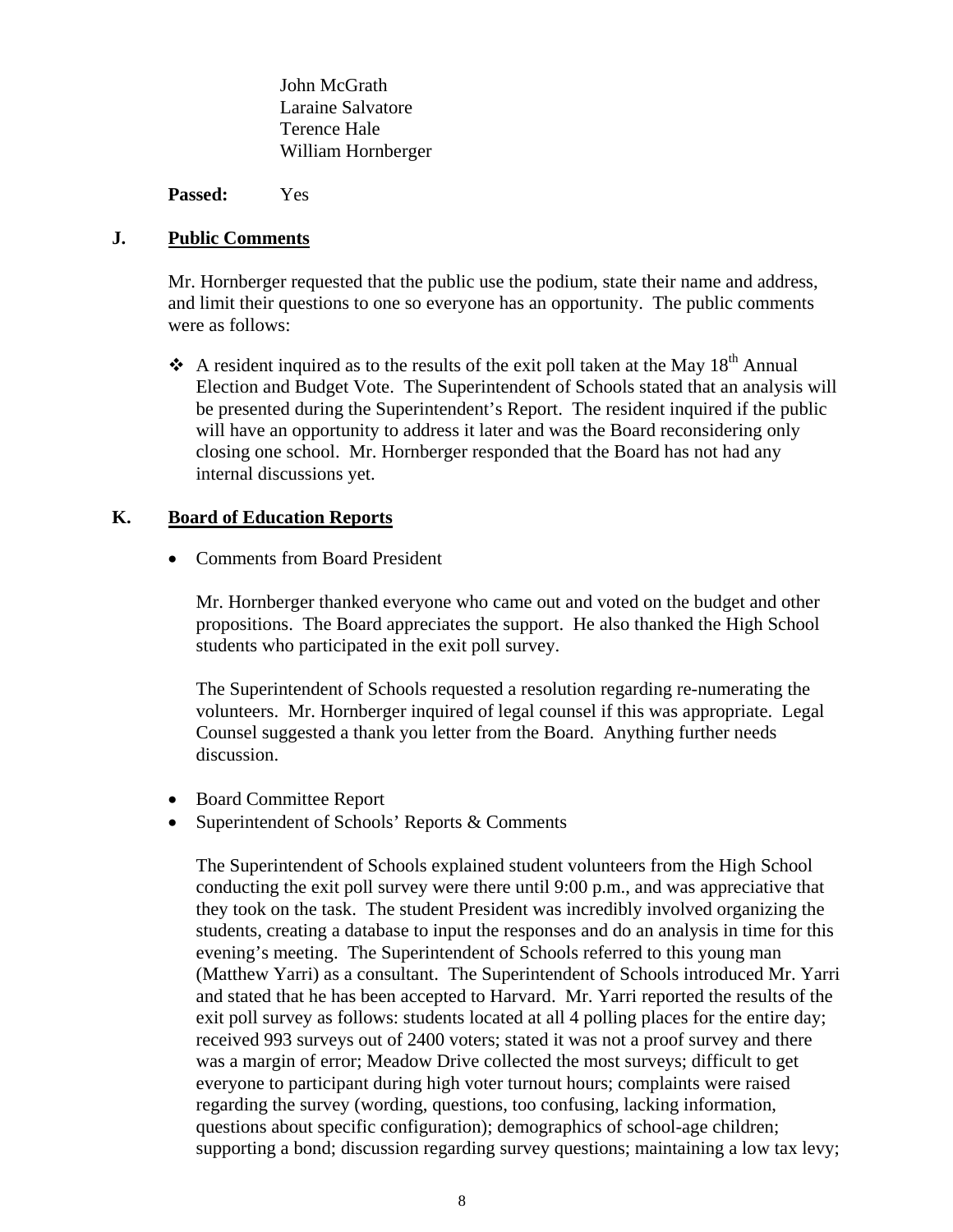should Willis be utilized regardless of whatever configuration is decided on; not able to quantify public comments; people who voted no were not comfortable with survey.

At 7:37 p.m. a brief recess was in order to access the computer file.

At 7:41 p.m. the meeting was back in order.

Mr. Yarri continued: breakdown of survey participants (1/2 had kids in the district, and 75 people had students in private school); ranking of questions; results were weighted in order to quantify the importance of the issue; highest most important issue,  $5<sup>th</sup>$  and  $8<sup>th</sup>$  graders to remain in Middle and High Schools, followed by the tax levy; clustering issue of 3 schools before Middle School had the largest percentage saying no; clustering with a bond (2 schools before the Middle School) the majority said no; 50% said they would support a bond; clustering by location (disparity depending on where the survey was collected); voters who wanted to maintain the system, 50% said they would support a bond; constant sentiment throughout all buildings was those with children would support a bond and those without would not; specific proposals, no preference option was left blank in most surveys (30%) a significant number; Willis Avenue, should it be utilized, most people said yes; everyone liked a 2.5% tax levy; even split on bond vote data; some voters were in a hurry and did not participate, some were not happy with survey, and too crowded at one point at Jackson to get to everyone; people filled them out individually, and there were some that tore it up.

Mr. Hornberger now opened this discussion to the public if they had any comments or questions.

- $\triangle$  A resident inquired about the non-determination of the clustering questions for 3 buildings or 2. The Superintendent of Schools responded that a preference was for a 2 building cluster than a 3 building.
- $\triangle$  A resident inquired as to how the Board will use this data. Mr. Hornberger responded that the Board has not yet discussed the data. He personally feels there is value in the survey.
- A resident inquired if language was a problem. Mr. Yarri responded he will ask the other poll takers, but said only 1 or 2.
- A resident suggested making an interpreter available and inquired if Willis was an appropriate building or too juvenile for  $1<sup>st</sup>$  and  $2<sup>nd</sup>$  graders to attend there.
- A resident requested if the majority of voters were against  $5<sup>th</sup>$  and  $8<sup>th</sup>$  graders moving to the Middle and High Schools was an implication to keep neighborhood schools or keep one school. The resident then asked if the Board was considering  $1<sup>st</sup>$  grade through  $5<sup>th</sup>$  grade together. Mr. Hornberger requested clarification to the question, if the resident meant regardless of  $5<sup>th</sup>$  and  $8<sup>th</sup>$  grades moving the Board should only close 1 building. Mr. McGrath asked if the resident was asking for no schools to close. The Superintendent of Schools responded, looking at the survey we are asking the question that is most asked of the Board;  $5<sup>th</sup>$  and  $8<sup>th</sup>$ grades are only a piece, as is Willis. The survey is to get answers to the issue. The resident thanked the student volunteers for conducting the survey.
- $\triangle$  A resident stated he was not sure what was meant by a 2 building cluster. Mr. Hornberger explained a 2 buildings cluster (Students attending to a large enough facility prior to attending the Middle School). Mr. Hornberger also stated that the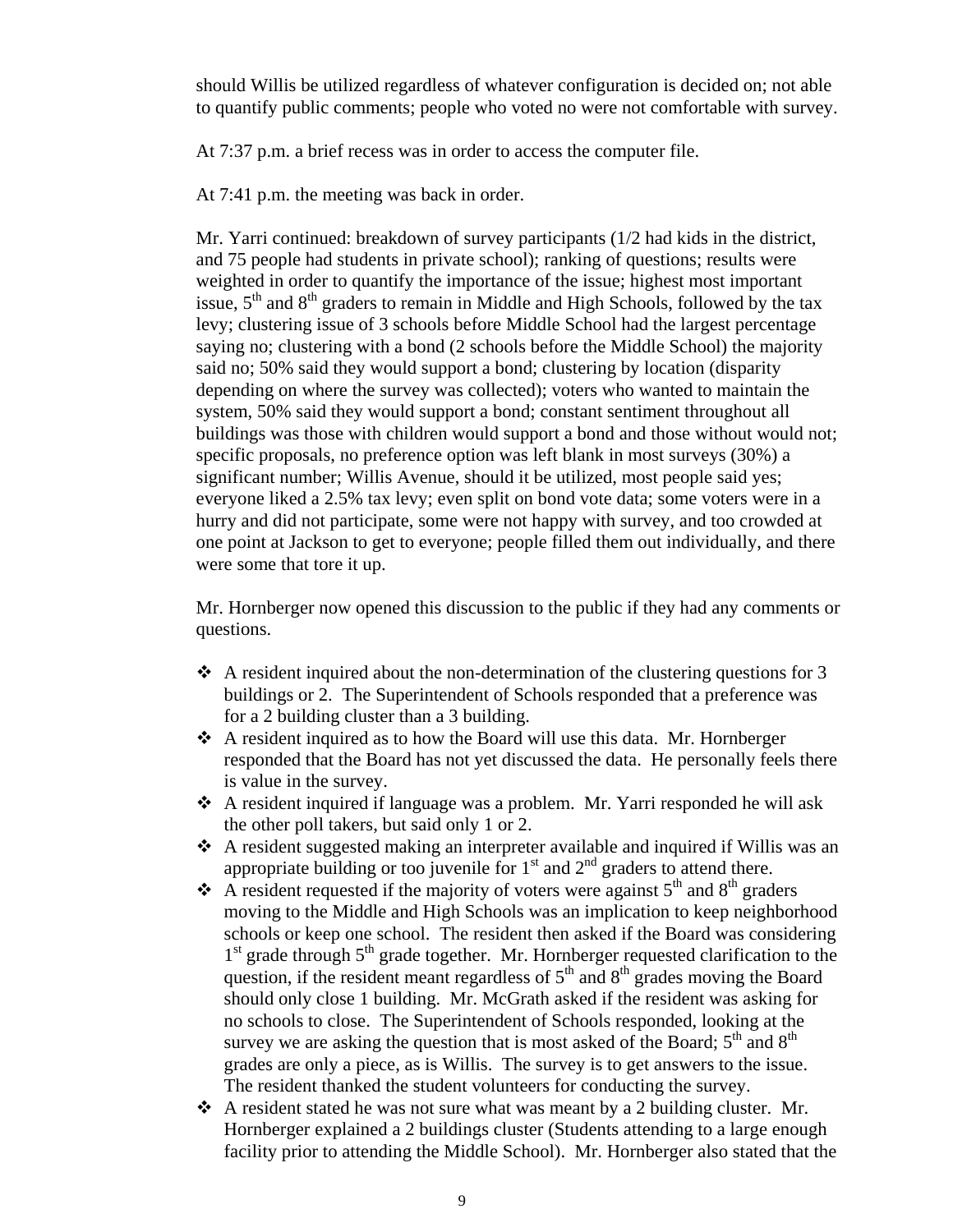High School students did a great job on the survey and thanked them. The resident inquired if this survey would be used in conjunction with the last one sent out a few years ago. Mr. Hornberger responded that all information and feedback from the exit poll and past survey are useful.

- $\triangle$  A resident commented that not many people will support a bond, but he would because he is informed by coming to the meetings. The resident is against school closings and feels a compromise should be reached. A bond would need to be communicated more.
- o Superintendent Comments

The Superintendent of Schools shared some of his observations: the data tells them that they must attempt to present a bond; how will the transition occur with the configuration of Pre-K – 2, 3-4, and 5-7; if a 3-5 roll out and bond fails, they will have to fall back to the other configuration; possibility of an October or November bond vote. Mr. Hornberger stated that the Triple C Committee supported both options. If a bond is not successful the district would fall back to the configuration of 3-4 and  $5<sup>th</sup>$  grade to the Middle School. The community is in favor of a 3-4 grade cluster as well as leaving 5 to 8 alone. They need to look at more pressing issues and move in that direction.

The Superintendent of Schools thanked the community for supporting the budget and their message to the Board of Education regarding the survey.

The Superintendent of Schools informed everyone in the passing of a High School student last evening. Prayers and thoughts go out to the family, and the High School staff is helping with the grieving process. The young man had siblings attending one of the district's elementary school.

The Superintendent of Schools reminded everyone that May  $28<sup>th</sup>$  will be a full day of school, the last day taken back as a result of snow days.

The Superintendent of Schools reported that he had met with the Chamber of Commerce and they conveyed to him that they were appreciative of the schools, but felt residents didn't frequent local stores other than food establishments, and that they are not supported by the community.

- o Capital Updates
- Table Reports
	- o Finance and Operations Report
		- Monthly Financial Report
		- Building & Grounds Report
			- Building Usage
			- **Vandalism**
			- Work order status
			- Transportation Report
- Special Reports

\*Public Questions - Board Committee Reports; Student Organization Report; Superintendent's Report; Table Reports (All Finance & Operation Functions); and Special Report